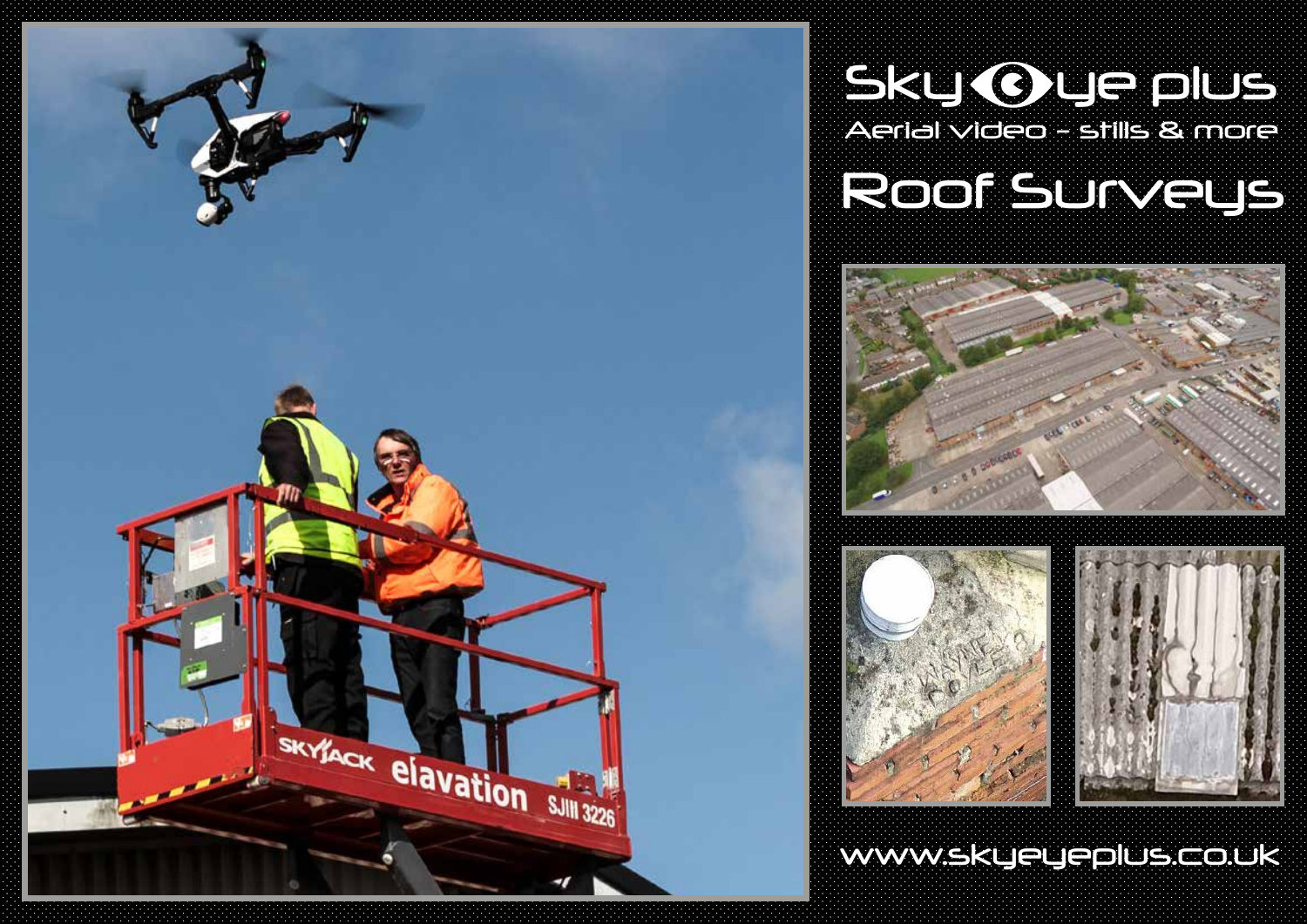# 30,000 sq ft Asbestos Roofing surveyed in 5 hours flat

We surveyed 6 asbestos cement warehouse roofs which were over 40 years old and if surveyed conventionally with scaffolding, safety equipment and surveyors would be risky and cost prohibitive. The business occupying the buildings had serious leaking problems damaging valuable textile products.

- •We carried out the survey from the platform of a scissor lift to ensure the drone was always in our pilots line of sight
- •Our pilot was accompanied by a qualified Asbestos expert

 *We produced the following reports:*

- •Site overview
- •6 Individual roof condition and fault reports:
- •6 Roof measurement reports
- •Geotagged fault photographs overlaid on Google Earth
- •Remedial recommendations via our Asbestos expert

We delivered in 5 working days

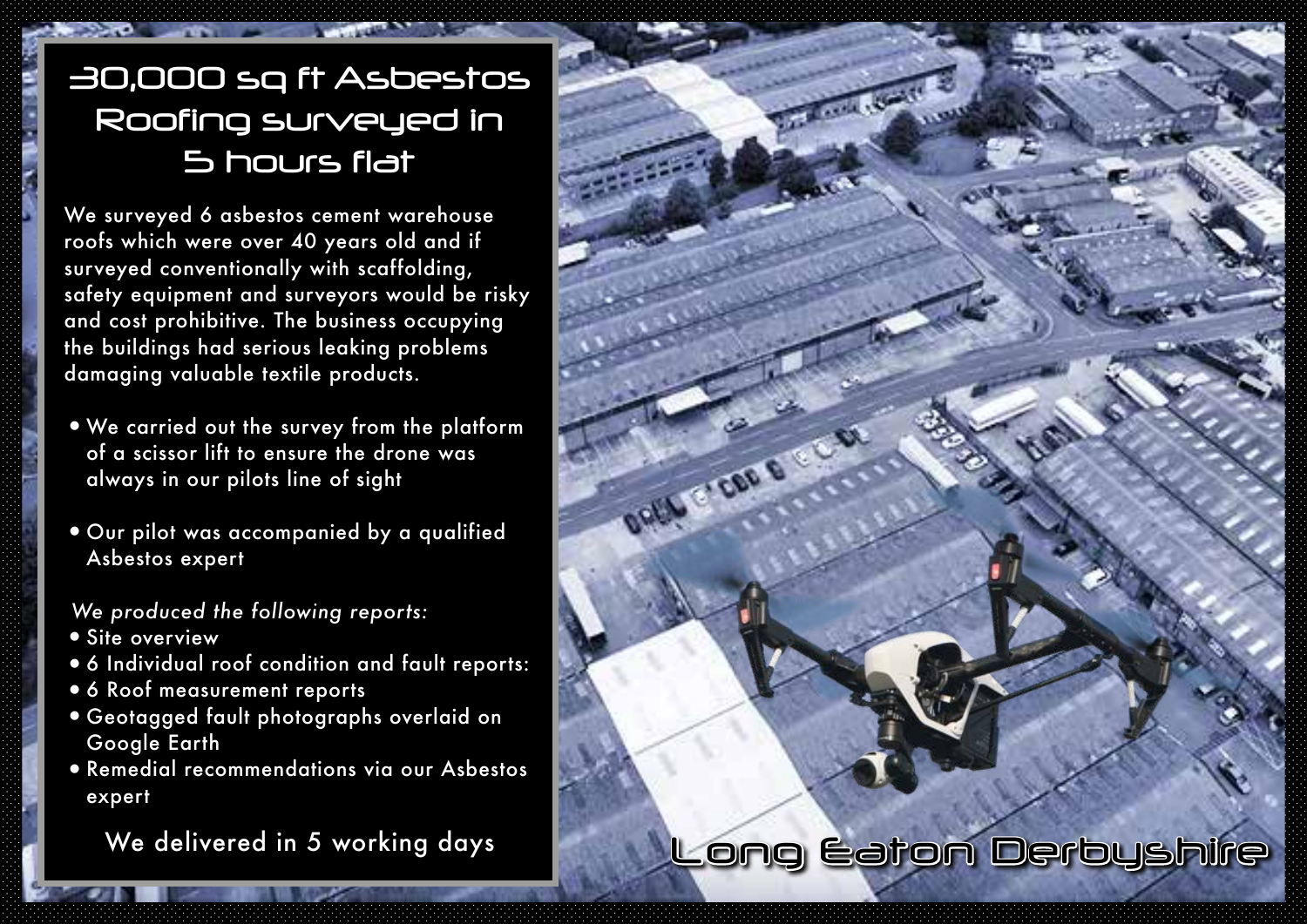## Geotagged images



Each photograph taken with the drone captures the GPS coordinates of the drone's position. The software that we use takes these coordinates and correctly places them on the satellite image that is on Google Earth.

Each icon on the map shows a number that corresponds to the number of photos that were taken from that GPS position.

When using Adobe Lightroom you can click an icon (which then highlights yellow) and scroll through the photos. Taking photos with GPS coordinates and using the software allows you to correctly locate problem areas.



# Typical faults found on the roofs



*Inadequate patch repairs*



*Delamination of panels – leading to structural degradation*

**For full extracts of this survey please visit skyeyeplus.co.uk/survey.asp**

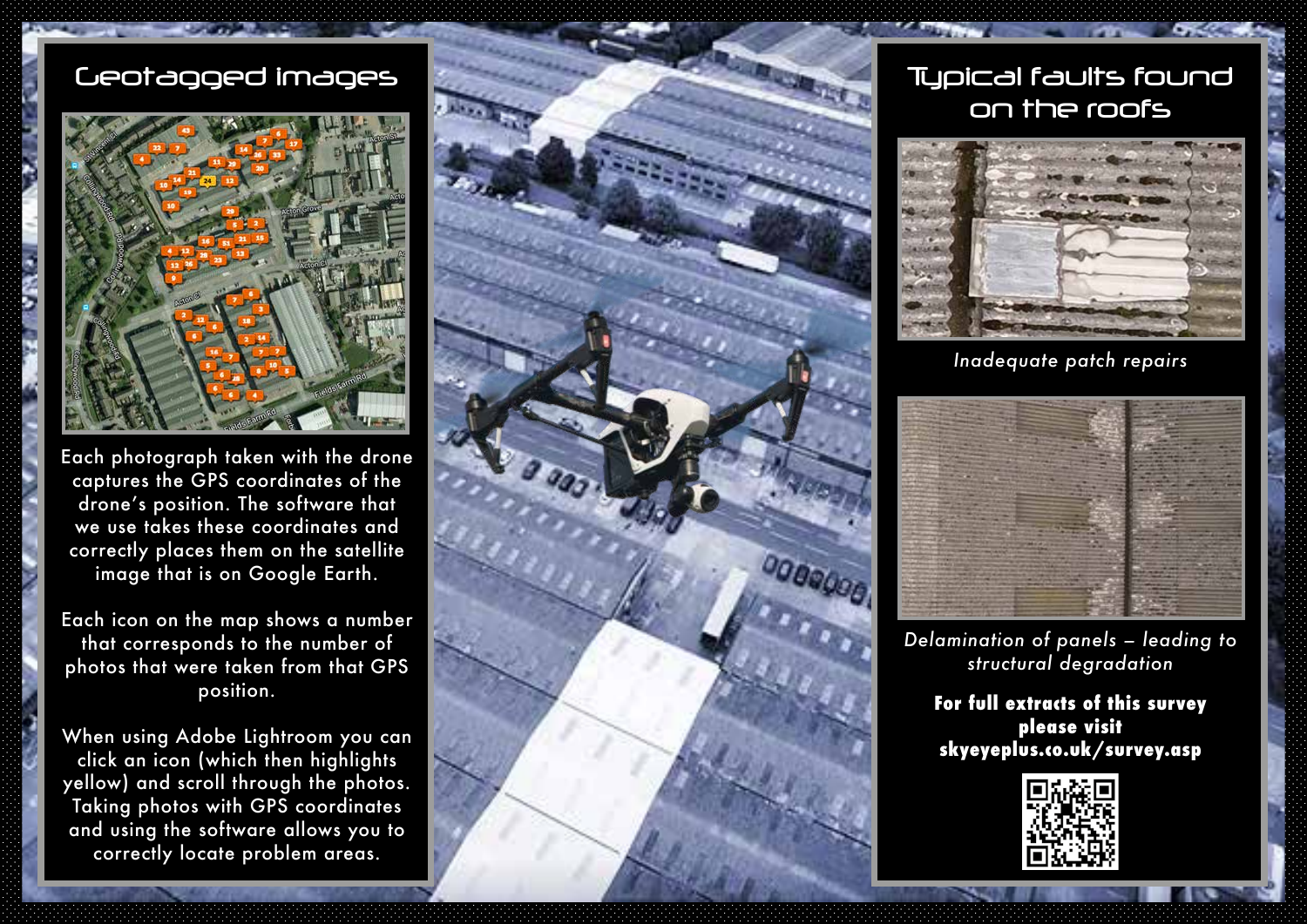## **Dilapidation**



The Managing Agents for these industrial units in Huddersfield asked us to survey the whole of the property's roofs to establish their condition. We quickly identified areas of the roofs that were peeling - usually caused by excessive humidity. The identified 'peeling steel roofs' correlated to the previous tenant's manufacturing processes inside the units.

In this case the processes employed involved high temperatures 24 /7. This clearly established that the processes beneath some roofs were causal of 'dilapidations' in combination with consequent further investigations of the underside of the roofs. We also identified blocked and leaking gutters and gulleys.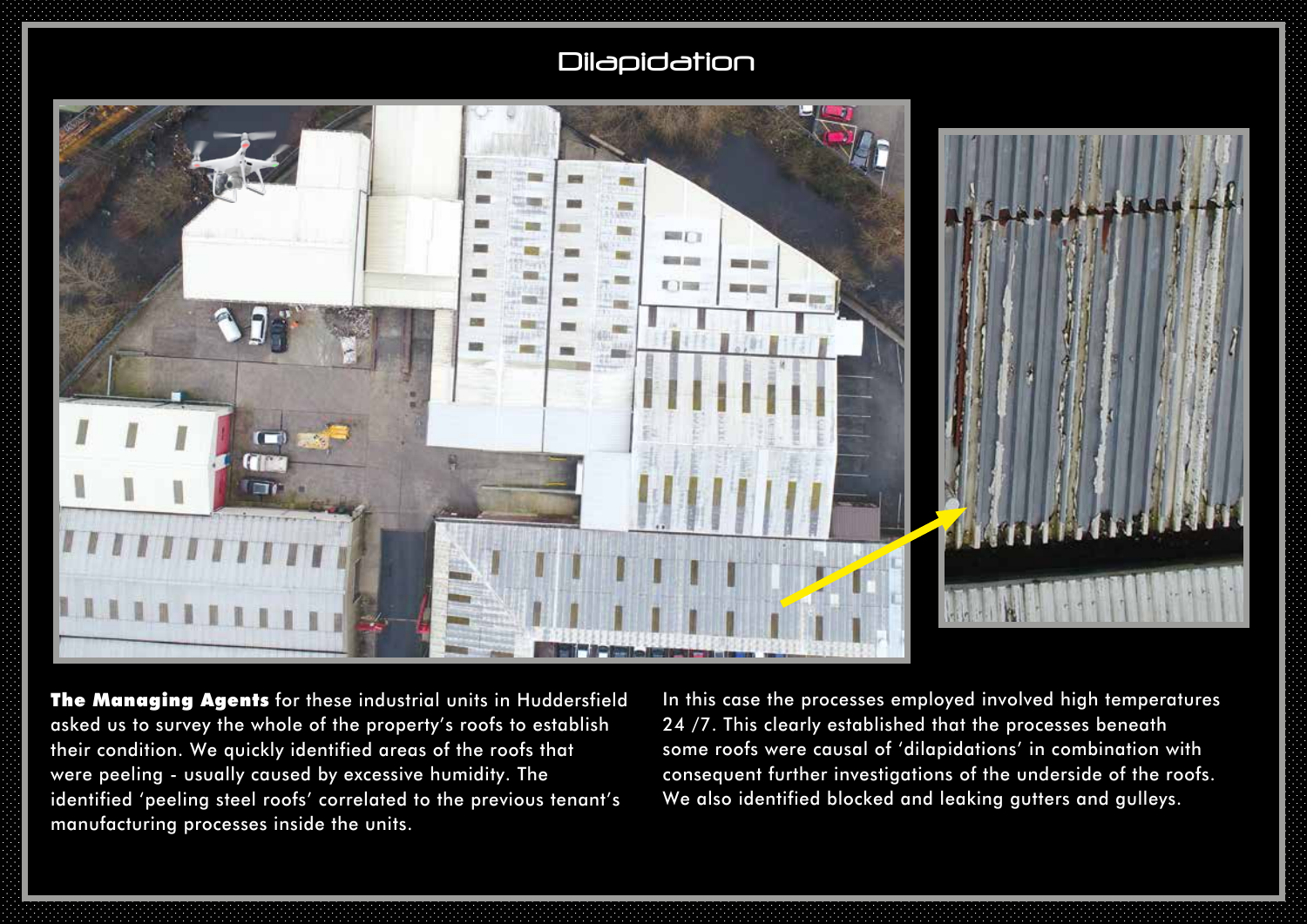## Accurate quotations



#### Liverpool Housing Trust

(LHT) have many 3 or more storey properties in their 11,500 housing portfolio. They have asked to survey many of these properties as scaffolding and associated safety equipment make the cost of inspection prohibitive.

However, LHT have more recently employed us to survey roofs specifically for inclusion in tenders ensuring accuracy in fault finding and the necessary remedial action. As we are able to deliver accurate roof measurements from our hi-resolution photography each roof report included dimensions.

The reports we produce ensure that the quotations received are accurate and less open to fault and remedial interpretation.

A recent group survey covered 6 properties in Liverpool which were photographed in 5 hours and reports produce in 3 working days.

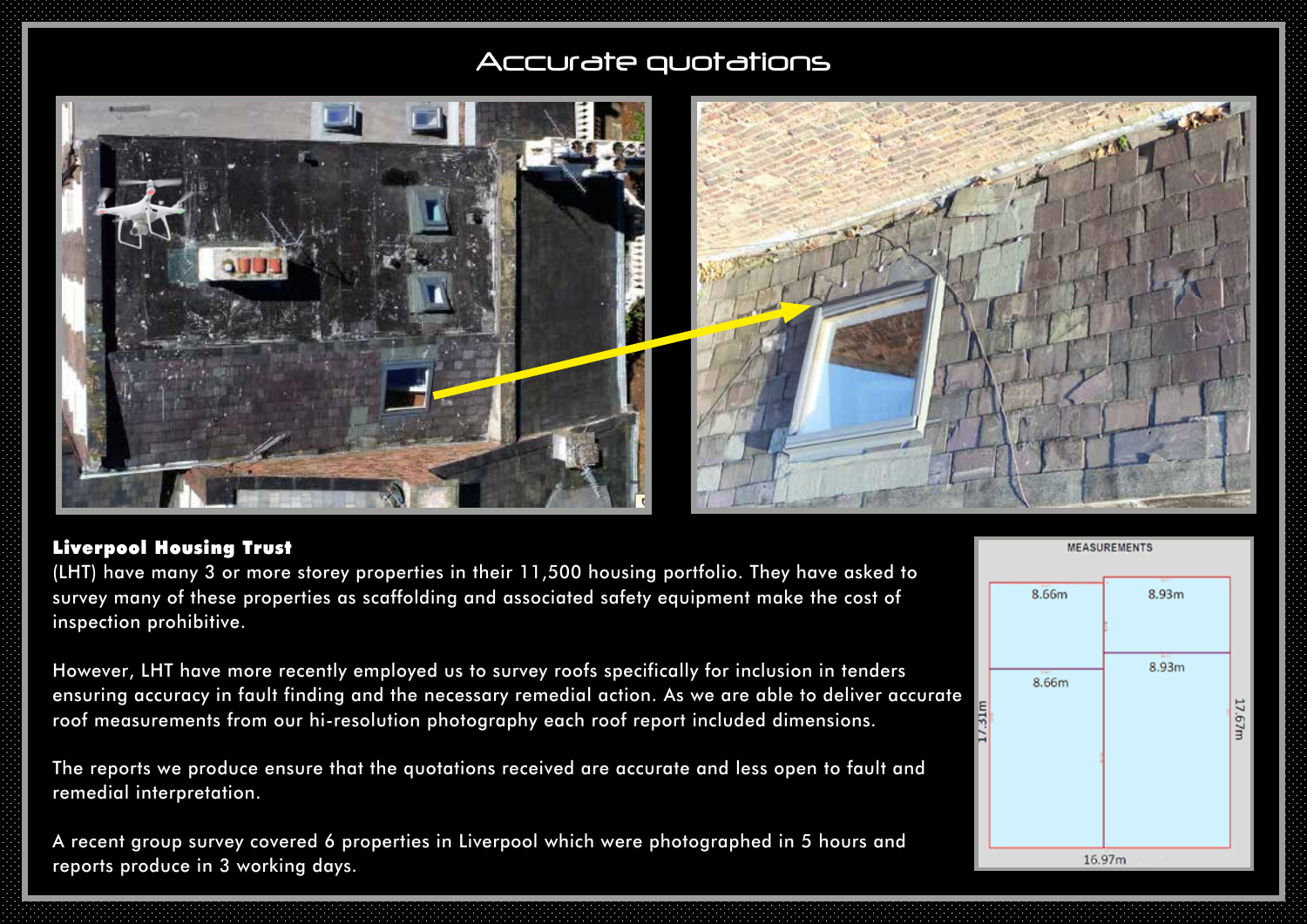# The estimate for surveying this roof conventionally was £7500!



This apartment block in central Liverpool had tenants up in arms as there was a serious leak affecting 5 apartments. The landlords did not know where the access point was located onto the roof and if there were safety harness lines. The height of the building – over 90 ft precluded a cherry picker inspection.

The hire of scaffolding and safety equipment (£7500) meant our Building Services client called us in for a fifth of the price - and as it transpired a same day result. Due to the busy roads and public pavements surrounding the building we carried out the survey on a Sunday.

**Moss blocking a main gulley**





# Two views are better than one!

Our DJI Inspire Pro has two remote controllers – one for the pilot to fly the drone and the second for, in this instance, a roofing expert to view the roof. The blockage was identified …..in 10 minutes.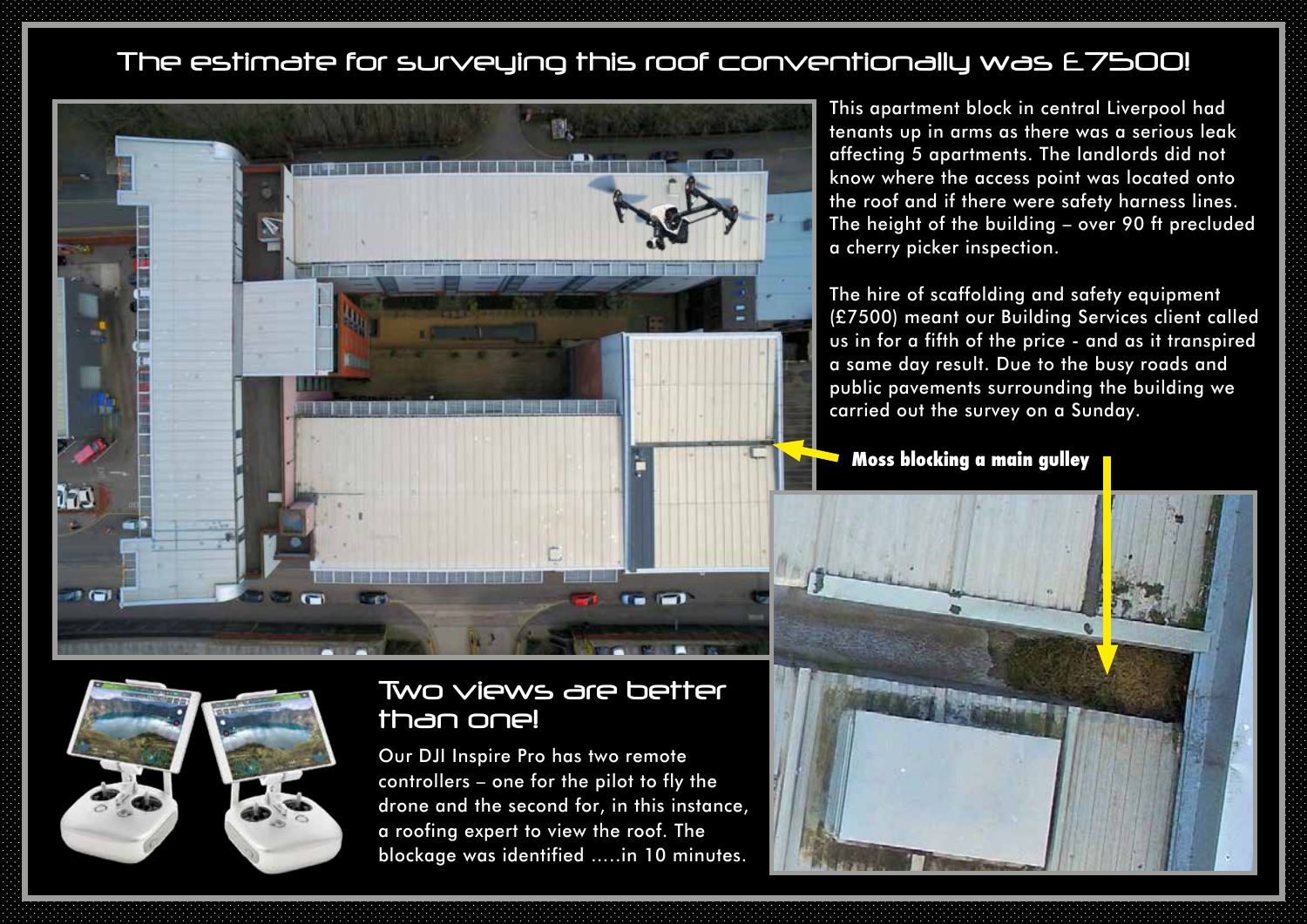# Work in progress



Our client recently acquired what was the Barclays Computer Centre in South Manchester.The 150,000 sq ft building is being redeveloped into the most secure data centre in Europe over the next 2 years. For the potential and existing investors, we filmed the building to give a clear impression of just what 150,000 sq ft looks like and the current condition of outside of the building. As and when developments take place we will get up in the air again -video the work- so that investors can see progress and fulfilment of the ongoing development programme. This is an extremely cost effective way of recording work in progress for any construction development.

Our sister company 360° Preview will produce 360° Virtual Tours of the refurbished and fitted out interiors.

#### The roofs coming off!

To remove extremely heavy plant and equipment on the top floor of the building the roof is being removed to allow access for a crane requiring 35 lorry loads of ballast - to lift the plant. We will be recording all stages of this development and of course the final replacement roof.